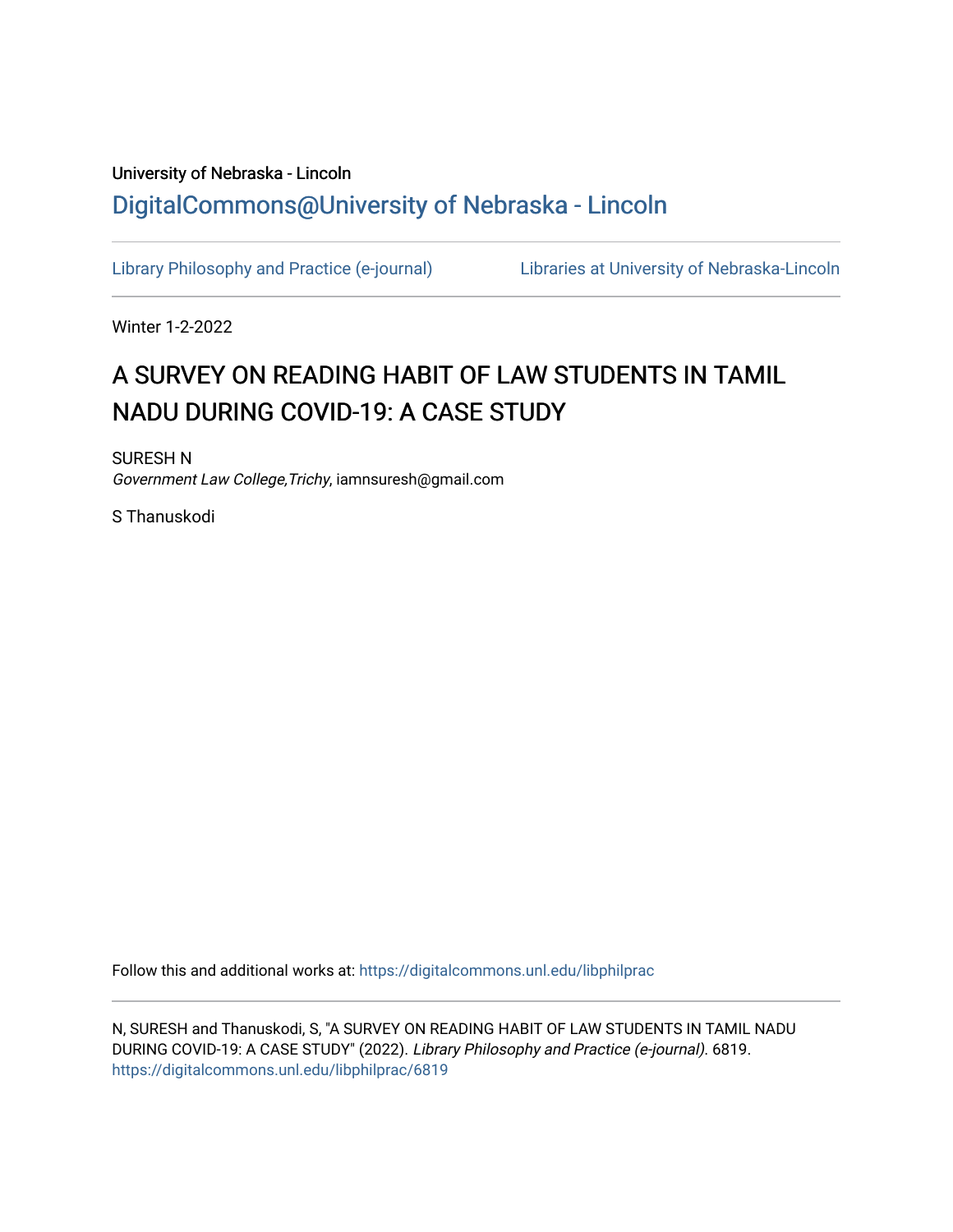## **A SURVEY ON READING HABIT OF LAW STUDENTS IN TAMIL NADU DURING COVID-19: A CASE STUDY**

**Dr. N. Suresh**

Librarian, Government Law College, Trichy-620 023,India Corresponding Author: [iamnsuresh@gmail.com](mailto:iamnsuresh@gmail.com) ORCID iD:<https://orcid.org/0000-0003-0096-8313>

**Dr.S. Thanuskodi**

Professor and Head, Department of Library and Information Science, Alagappa University, India [thanuskodi\\_s@yahoo.com](mailto:thanuskodi_s@yahoo.com)

ORCID iD:<https://orcid.org/0000-0001-8471-5799>

#### **Abstract**

The COVID-19 pandemic in India is a part of a worldwide pandemic, on 24 March 2020, the Government of India has announced a nationwide lockdown. The COVID-19 pandemic has affected the day-to-day activities particularly has created the largest disruption of education systems in India. This study has examined the impact of COVID-19 lockdown on the reading habit of Law Students in Tamil Nadu. A descriptive survey method was adopted and an online web-based questionnaire was used to collect data for the study. The total response collected for the study is 464 and 65.52% of respondents are female. It was found that there was a significant development in the reading habit of Law Students in Tamilnadu during the COVID-19 pandemic lockdown. It was revealed that most Law Students in Tamandu used a mobile phone (96.8%) to read during the lockdown. It was shown the challenges in reading during the lockdown, which include Heavy use of social media, Laziness, Work/home burden, lack of motivation, and non-availability of resources. It was concluded that COVID-19 lockdown has a positive influence on the reading habits of most Law Students in Tamailnadu and the findings of this study will provide understanding into the reading habits of these law students and necessary recommendations will be made.

*Keywords: COVID-19, lockdown, Reading habit, Law students, Tamilnadu, India.*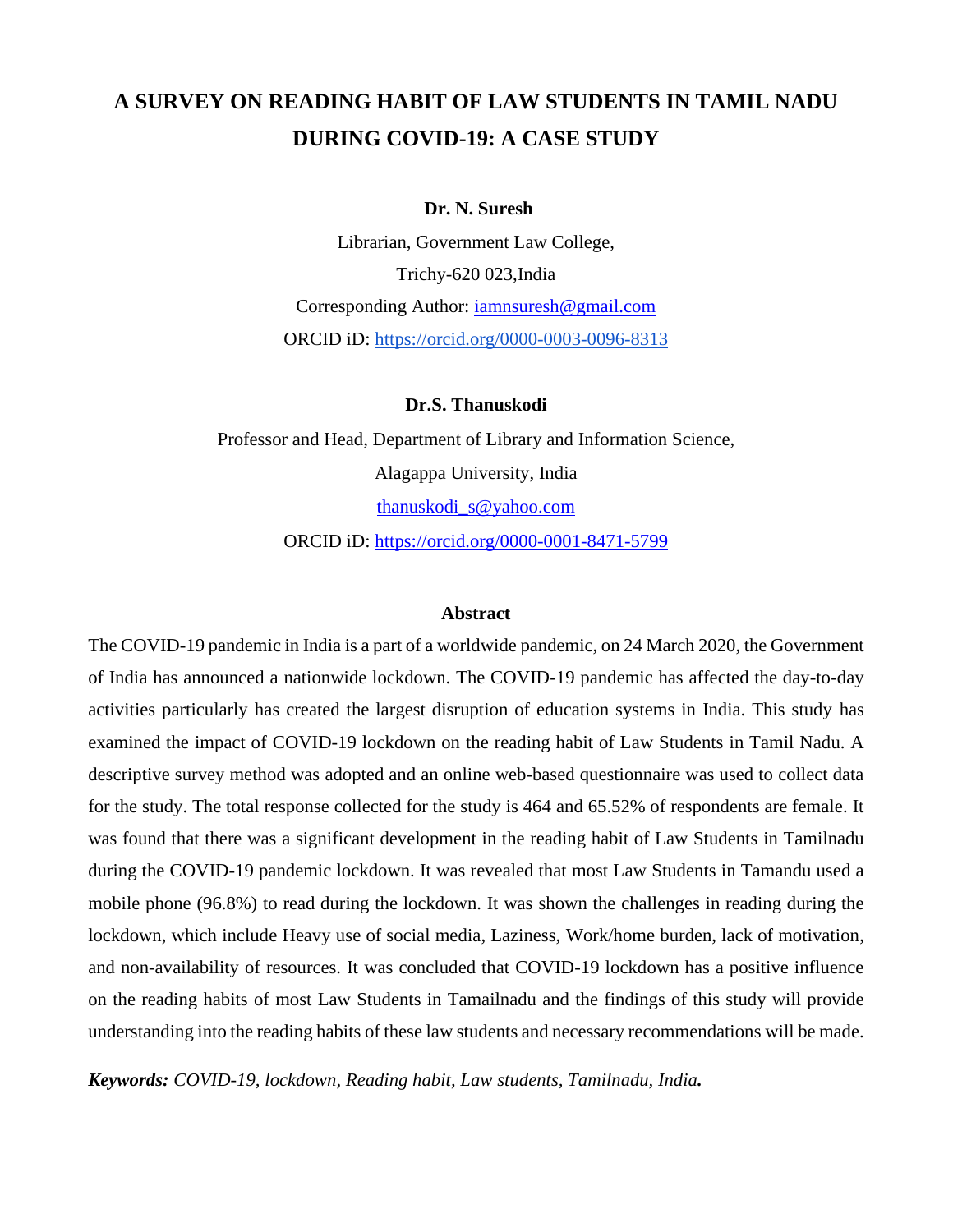#### **1. Introduction**

Every country survives through the education and illumination of its citizens. The significance of education is to develop the mind and enable man to deal with the reality of life. This could be accomplished through acquiring good reading habits. Reading habits are more important for law students than any other student because the law is constantly changing day by day. Continuing reading is essential to becoming a successful lawyer. Legal information resources books, Journals, law reports, and online resources are the important sources of all legal knowledge; therein any buddy lawyers who would obtain the mastery of law must rely on these vital sources for professional development. Therefore, it is through reading that law students can have mastery of the law, develop a good writing style, have a good proficiency of legal jargon, and be an excellent speller which will consistently improve the language proficiency and make the student be a good speaker.

COVID-19 is a pandemic that largely got the world unprepared. The COVID-19 pandemic in India is a part of a worldwide pandemic, on 24 March 2020, the Government of India has announced a nationwide lockdown. The COVID-19 pandemic and had affected the various spheres of life particularly has created the largest disruption of education systems in India. Staying at home for a significant time alters a lot of practices and activities for many. It was noted that reading is the foundation of enjoyment in life and is closely related to vocational efficiency More importantly, reading was essential in keeping abreast of the latest information or development concerning the pandemic disease or the lockdown. For this study, reading habit is the practice and activities that are exhibited during the process of reading.

This study has examined the impact of COVID-19 lockdown on the reading habit of Law Students in Tamil Nadu and the findings of this study will provide understanding into the reading habits of these law students and necessary recommendations will be made.

## **2. Statement of the problem**

COVID-19 has a movement restriction, as caused by the lockdown, which may impact the reading habits of Law students in Tamil Nadu. Hence, it remains the unexamined problem on the influence of COVID-19 lockdown on the reading habits of Law students in Tamilnadu. It is against this background that this study examines the influence of COVID-19 lockdown on the reading habits of Law students in Tamil Nadu.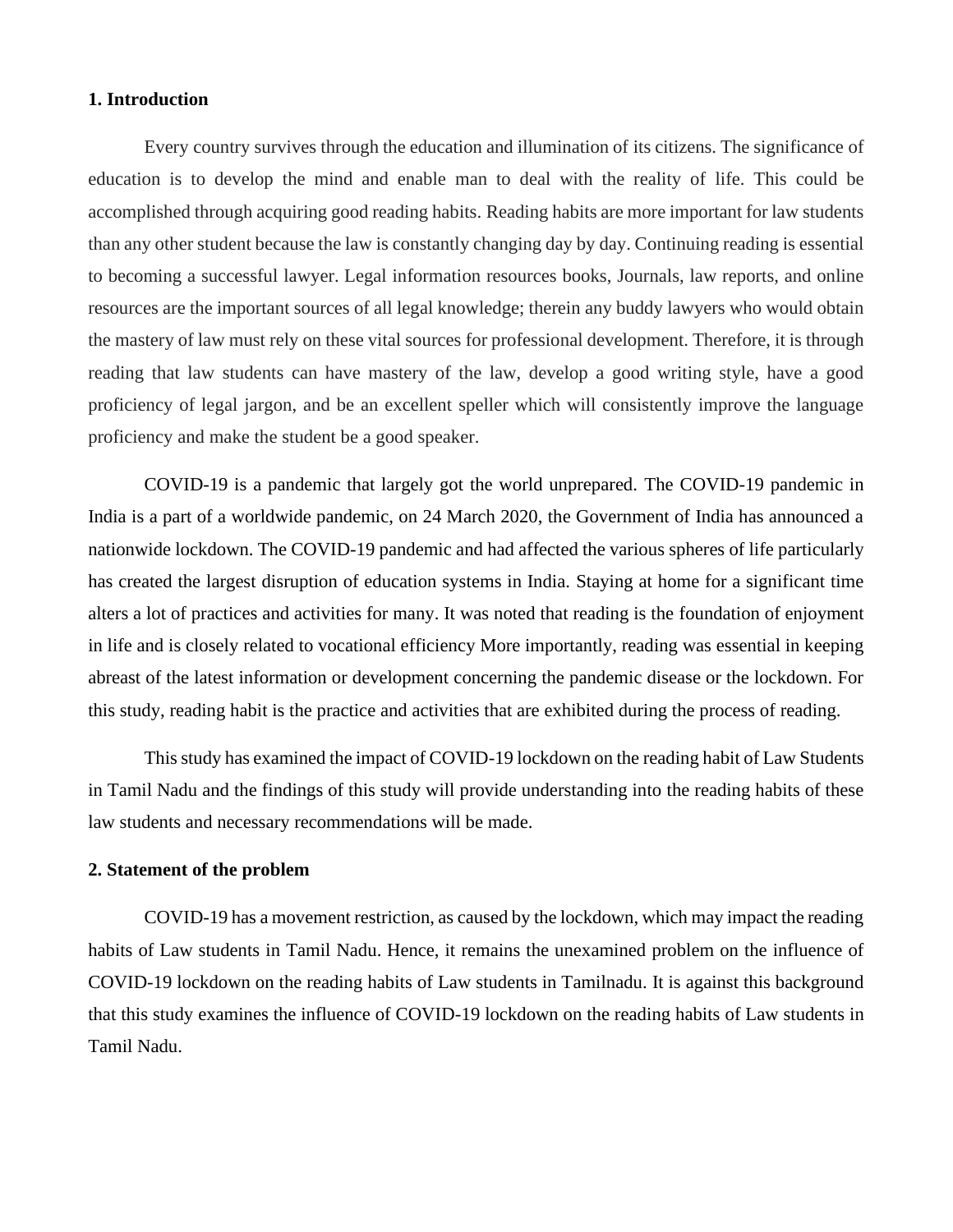## **3. Objectives of the study**

The main objective of this study is to examine the influence of COVID-19 lockdown on the reading habits of law students in Tamilnadu. The specific objectives are to:

- 1. To find the devices used to read during COVID-19 lockdown by Law students in Tamilnadu.
- 2. To examine the purpose of reading during COVID-19 lockdown by Law students in Tamilnadu
- 3. To investigate the time spent reading by Law students in Tamilnadu before lockdown
- 4. To investigate the time spent reading by Law students in Tamilnadu during the lockdown
- 5. To find the most used reading materials during the lockdown by Law students in Tamilnadu
- 6. To determine factors that affected reading during COVID-19 lockdown.

### **4. Scope and limitation of the study**

This study examines the influence of COVID-19 on the reading habit of law students in Government Law Colleges in Tamilnadu, India. it may not be enough to generalize the findings with the other States of India.

## **5. Review of literature**

Adeyemi, (2021) had examined the reading habit of Nigerians during the COVID-19 pandemic. A structured online questionnaire was used for collecting data and a total of 416 responses were received. The study found that there was a significant improvement in the reading habit of Nigerians during the lockdown.

Gmiterek,(2021) had surveyed eighteen Polish university libraries during the 2020 COVID-19 lockdown. The study shows how libraries compared in their approach to using social media, and the level of commitment and collaboration with library users during a time when the library was closed.

Nageswari & Thanuskodi, (2021) had surveyed the usage of 12 public libraries in Long Beach city, California, USA for analyzed the awareness of public library services during the covid-19 Pandemic in main and its neighborhood libraries. A survey method was adopted with the questionnaire for the data collecting tool. A total of 36 respondents participated in and concluded that all the patrons are aware of the public libraries' alternative services; they utilize them effectively.

Nv, Neetha Devan, (2021) had examined the shift from traditional methods to blended learning in academic libraries due to the Covid-19 outbreak a year and a half ago. It explores the various significant roles libraries can play to support the current trends in online education and the various best practices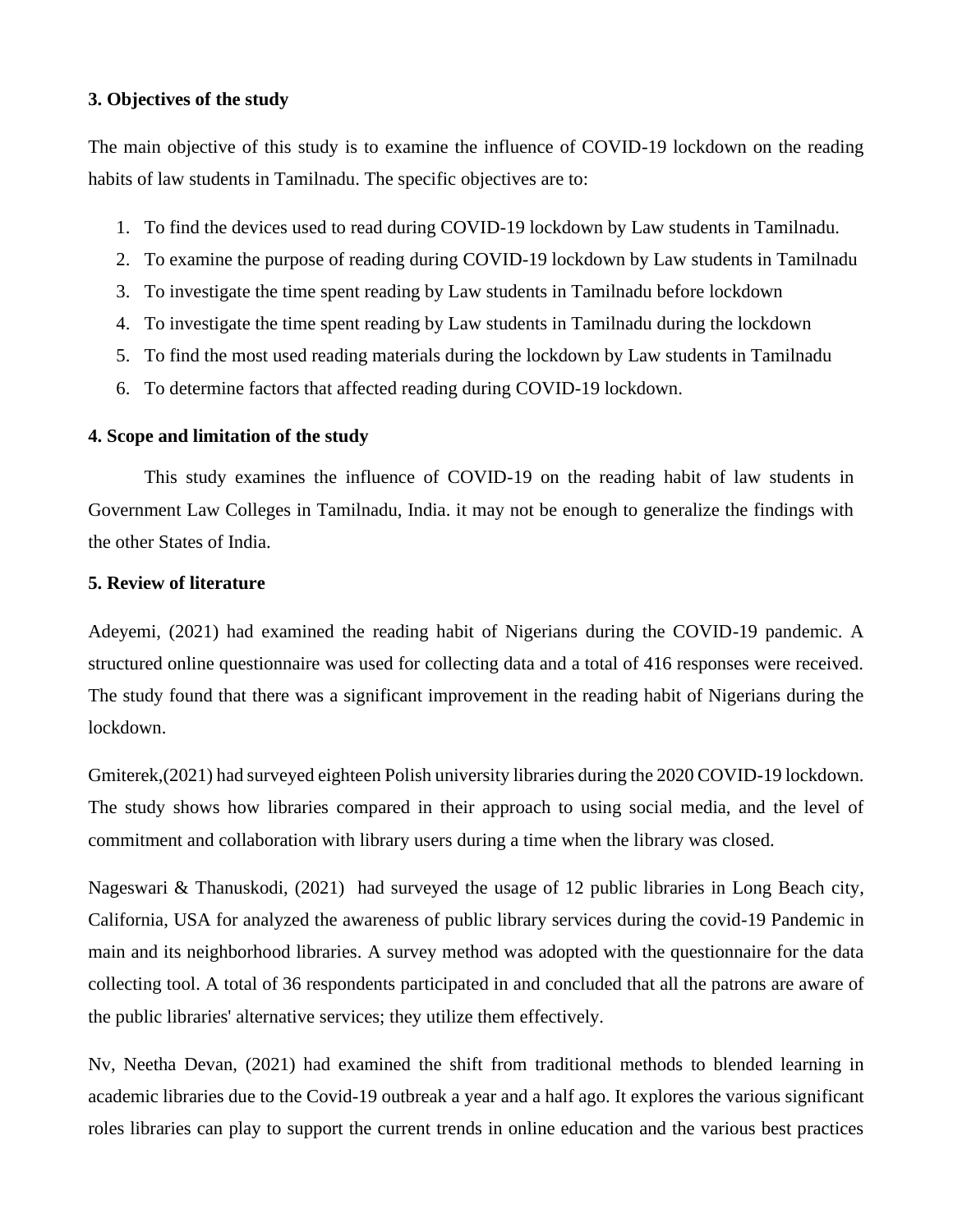libraries can follow by providing responsive library website services, supporting blended librarianship models, and appropriate use of social media platforms to popularize its services.

Pokhrel & Chhetri, (2021) had reviewed the Impact of the COVID-19 Pandemic on Teaching. The study found that Internet bandwidth is relatively low with lesser access points, and data packages are costly in comparison to the income of the people in many developing countries, thus making accessibility and affordability inadequate. The need for developing tools for authentic assessments and timely feedback is found to be another area of study. The lesson learned from the COVID-19 pandemic is that teachers and students/learners should be oriented on the use of different online educational tools. After the COVID-19 pandemic when the normal classes resume, teachers and learners and Learning

Oriogu et al., (2018) had investigated the reading habit of law students at Afe Babalola University. A survey research method was adopted for the study and a structured questionnaire was used to collect data and 62 responses were received. The study found that the majority of response usually find the book they want to read from the library and that the library is their favorite reading place. Also, they preferred reading electronic materials then print materials. The study suggests that the university library should be equipped with relevant and up-to-date information resources that are tailored towards building legal education and developing law students to become independent learners.

### **6. Methodology**

This study emphases the impact of lockdown on the reading habit of law students in Government Law Colleges in Tamilnadu, India. A descriptive survey design was adopted. The respondents in this study are law students from 14 Government law Colleges in Tamilnadu, India. Due to the COVID-19 pandemic, Tamilnadu was lockdown during the period of this study, That is why a web-based questionnaire (Google Forms) was used to collect data for the study and the total response collected for the study is 464.

#### **7. Data analysis and interpretation**

#### **7.1 Demographic information of respondents**

Table 1 shows that there were more female respondents (65.5%) than male respondents (34.5%). It is shown in Table 1 that more than half of the respondents were BA LLB studying students (63.8%) with other students are LLB (15.5%) and LLM (20.7%). Table 1 shows that half of the respondents were between the ages of 22–30 years, (53.5%) followed by age of 17-21 (37.9%) and age groups are 31-40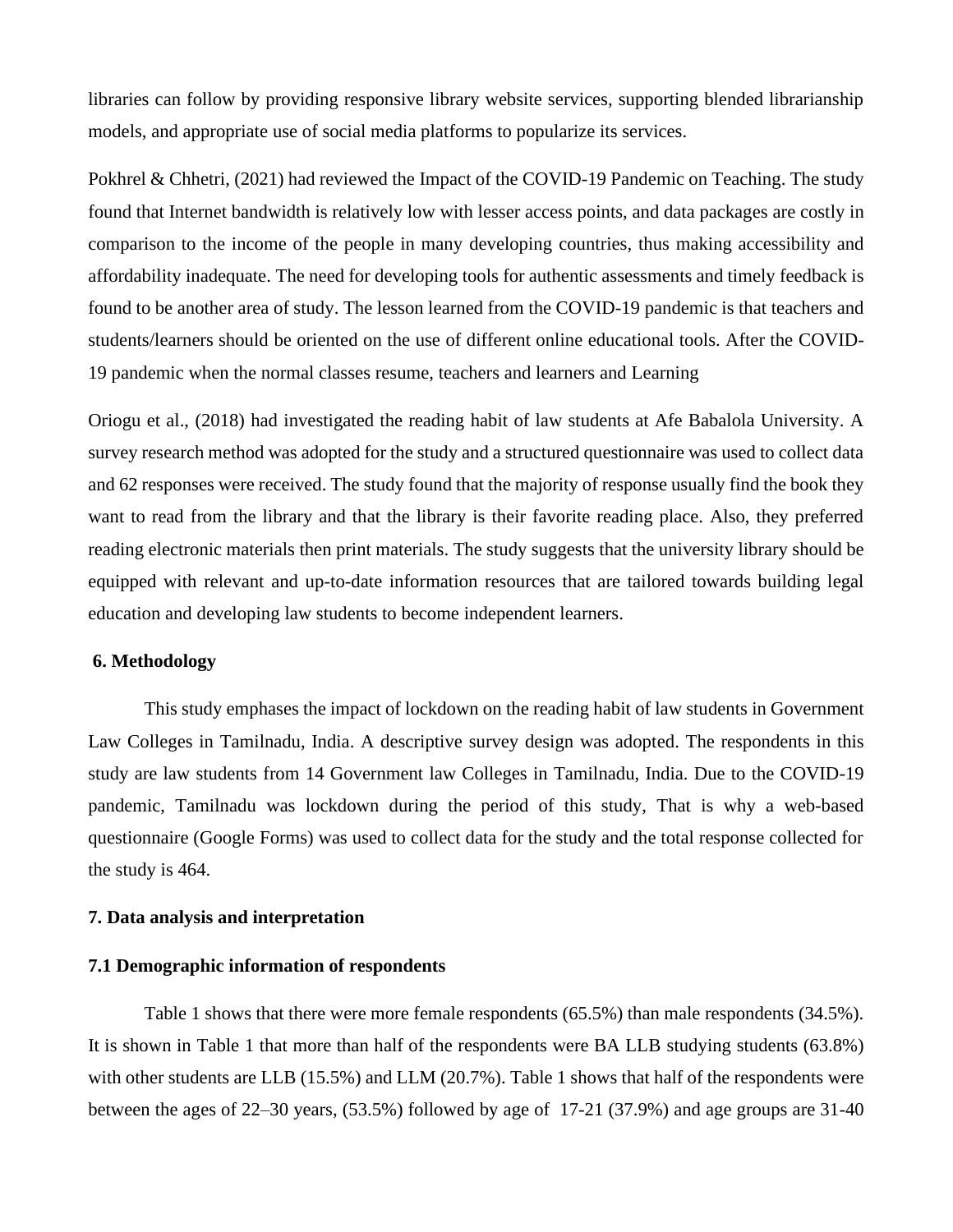(6.9%) and >41 (1.7%), It means female and young majority may influence the overall findings of the study.

| <b>Variables</b>       | <b>Frequency</b> | <b>Percemtage</b> |  |  |  |
|------------------------|------------------|-------------------|--|--|--|
| <b>Gender</b>          |                  |                   |  |  |  |
| Male                   | 160              | 34.48             |  |  |  |
| Female                 | 304              | 65.52             |  |  |  |
| Total                  | 464              | 100               |  |  |  |
| <b>Course of Study</b> |                  |                   |  |  |  |
| <b>BA LLB</b>          | 296              | 63.79             |  |  |  |
| <b>LLB</b>             | 72               | 15.52             |  |  |  |
| <b>LLM</b>             | 96               | 20.69             |  |  |  |
| Total                  | 464              | 100               |  |  |  |
| Age                    |                  |                   |  |  |  |
| $17 - 21$              | 176              | 37.93             |  |  |  |
| 22-30                  | 248              | 53.45             |  |  |  |
| $31 - 40$              | 32               | 6.90              |  |  |  |
| >41                    | 8                | 1.72              |  |  |  |
| Total                  |                  | 100               |  |  |  |

## **Table 1. Demographic information of respondents**

## **7.2 Device/gadget used for reading**

Table 2 illustrated that device /gadget used for reading in the COVID-19 pandemic lockdown by the law students and the majority of law students used mobile phones (76.7%) for a reading followed by laptops (14%), Personal Computers (5.6%), I-Pad (3.2%), and Kindle (0.4%) respectively.

## **Table 2. Device/gadget used for reading**

| <b>Device</b> /gadgets | <b>Frequency</b>            | <b>Percentage</b> |
|------------------------|-----------------------------|-------------------|
| <b>Mobile Phones</b>   | 356                         | 76.72             |
| Laptops                | 65                          | 14.01             |
| Personal               | 26                          | 5.60              |
| Computers              |                             |                   |
| I-Pad                  | 15                          | 3.23              |
| Kindle                 | $\mathcal{D}_{\mathcal{L}}$ | 0.43              |
| <b>Toal</b>            |                             | 100.0             |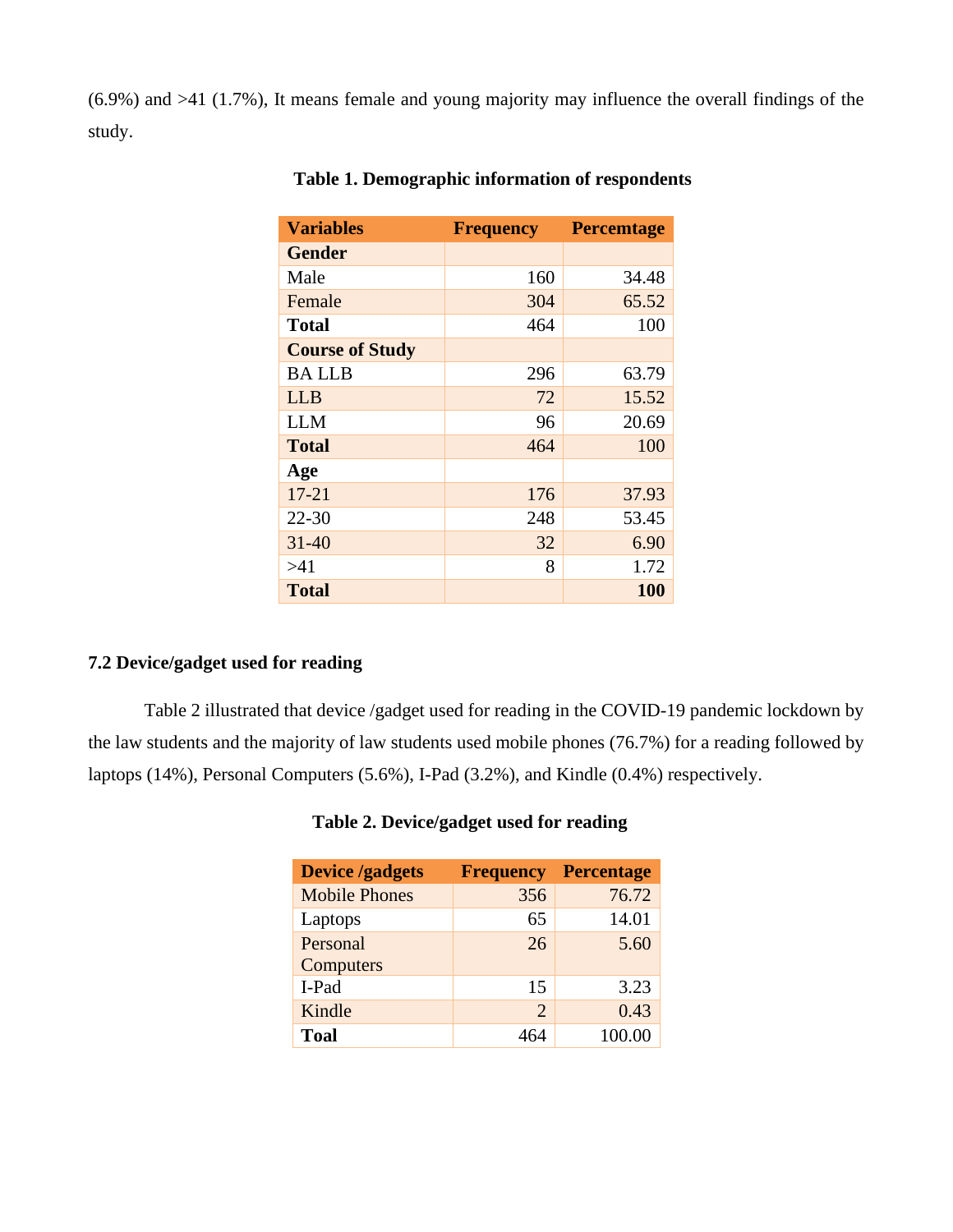## **7.3The purpose for reading during COVID-19**

It can be seen in Table 3 that half of the respondents read to get legal information /knowledge (51.7%), Leisure reading (8.6%), Information on Covid 19 (5.1%), Examination Preparation (24.4%%) and for Research (10.3%) This reflects that reading is usually done based on the education and career information need. Meanwhile, only minimum numbers of the respondents read to gather information on COVID-19.

| <b>Purpose</b>                 | <b>Frequency</b> | <b>Percentage</b> |
|--------------------------------|------------------|-------------------|
| <b>Legal Information</b>       | 240              | 51.72             |
| /Knowledge                     |                  |                   |
| Leisure reading                | 40               | 8.62              |
| <b>Information on Covid 19</b> | 24               | 5.17              |
| <b>Examination Perpation</b>   | 112              | 24.14             |
| Research                       | 48               | 10.34             |
| <b>Total</b>                   | 464              | 100.00            |

**Table 3. Purpose for reading during COVID-19**

## **7.4 Time spent reading before COVID-19 lockdown**

It can be seen in figure 1 that an enormous number of the respondents 76% read between 1 -2 hours daily before the COVID-19 lockdown, 17% read between 3 -4 hours daily, and 7% read between 5 -7 hours daily. This highlights that 93% of the respondents only read for less than 4 hours daily before lockdown.

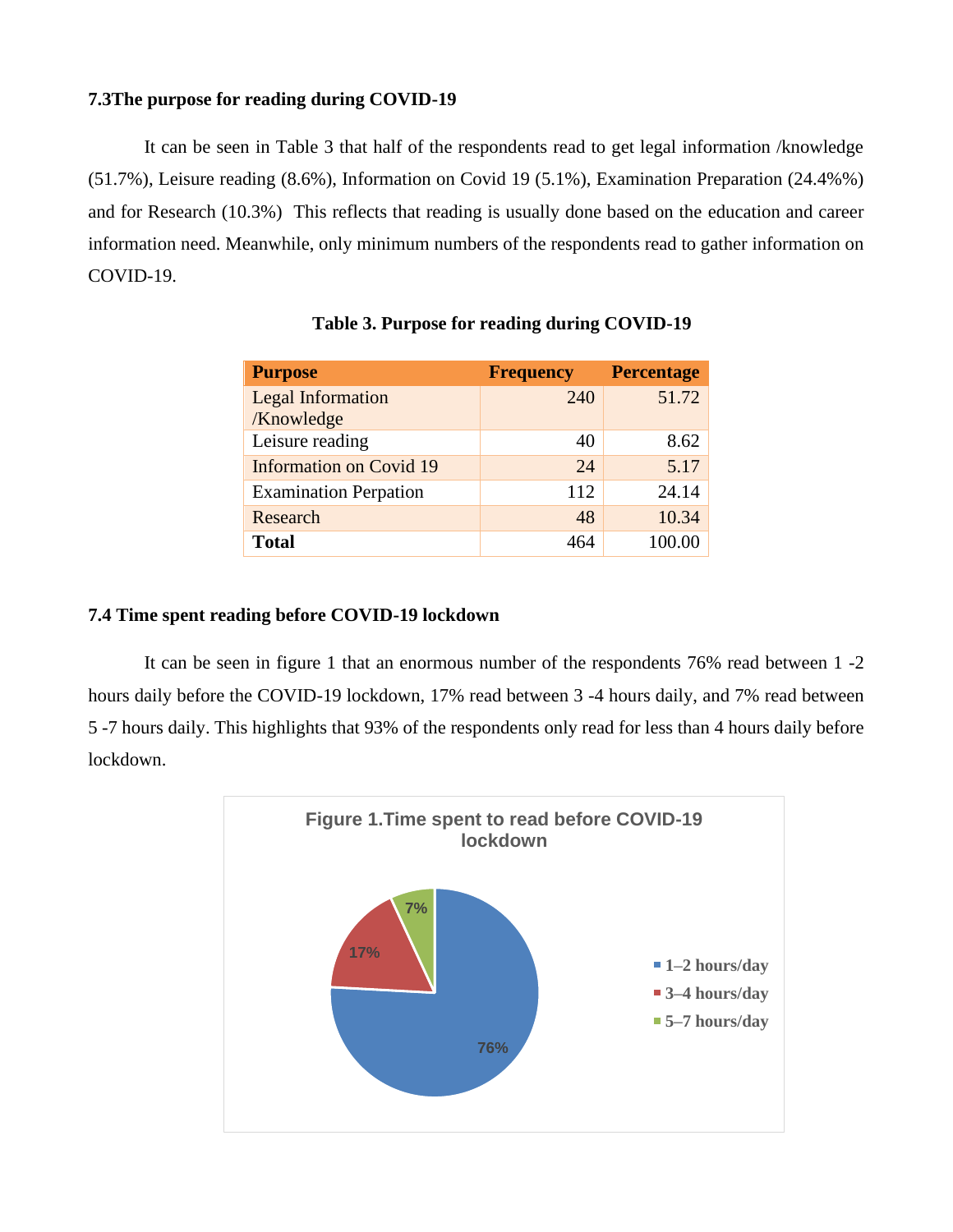## **7.5 Time spent reading before COVID-19 lockdown**

Figure 2 displays that 64% of the respondents read between 1- 2 hours/day during COVID-19 lockdown, 27% read for 3 -4 hours/day, and 9% read for 5 - 7 hours/day. This shows that the number of respondents increased by 10% read for 3-4 hours and a 2% increase in 5-7 hours/day during the COVID-19 lockdown. It is also notable that there is a significant development in the number of reading hours during the lockdown



## **7.6 Reading Materials used during COVID-19**

It can be seen in Table 4 that the most popular reading material among the law students during the COVID-19 lockdown. The Mean value of Text Books, Newspapers/Magazines, online legal databases, and social networking sites is 4 .0 It indicates that these reading materials were used "very often" in the COVID-19 pandemic were as Law Reports Mean value is 3 it shows that was used "Sometimes" by the law students in Tamilnadu during COVID-19 pandemic.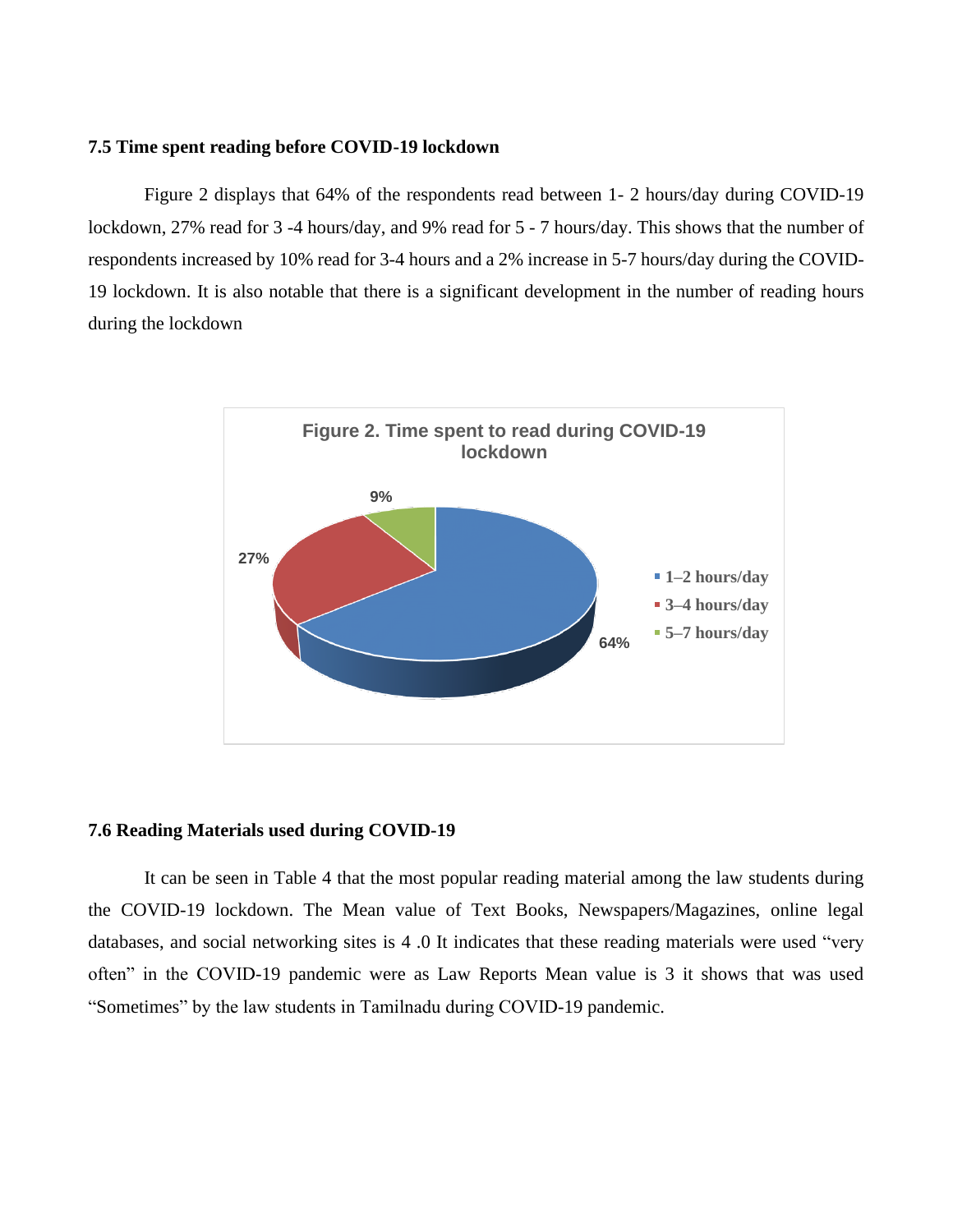| <b>Materials</b>                         | <b>Always</b> | <b>Very</b><br><b>Often</b> | <b>Sometimes</b> | <b>Rarely</b> | <b>Never</b> | <b>Mean</b><br><b>Value</b> |
|------------------------------------------|---------------|-----------------------------|------------------|---------------|--------------|-----------------------------|
| <b>Text Books /Teaching</b><br>materials | 184           | 120                         | 100              | 52            | 8            | $\overline{4}$              |
| Law Reports                              | 56            | 96                          | 245              | 35            | 32           | 3                           |
| Newspaper/Magazines                      | 200           | 104                         | 99               | 37            | 24           | $\overline{4}$              |
| Online Legal databases                   | 136           | 96                          | 135              | 65            | 32           | $\overline{4}$              |
| <b>Social Networking sites</b>           | 208           | 80                          | 55               | 65            | 56           | $\overline{4}$              |

## **Table 4. Reading Materials used during COVID-19**

## **7.7 Challenges of reading during COVID-19 lockdown**

Table 5 shows that 384 (82.7) of the law, students agreed that heavy usage of social media is a reason that obstructs them from reading during COVID-19 lockdown, 24(5.1%) and 56 (12%) disagreed. This means that most of the respondents agreed that heavy usage of social media is the factor that obstructs them from reading during the lockdown and 328 (70.6%) of the respondents agreed that lack of motivation is another factor that obstructs them from reading during COVID-19 lockdown, 72(15.5%) and 64 (13.7%) disagreed. Whereas the mean value is 4, It indicates that all the respondents are"Agreed" that all the factors were equally hindered them from reading during the COVID-19 lockdown.

| <b>Challenges</b>                | <b>Strongly</b><br><b>Agreed</b> |               | <b>Agreed</b> |               | <b>Neutral</b> |               | <b>Disagreed</b> |               | <b>Strongly</b><br><b>Disagreed</b> |               | <b>Total</b> | <b>Mean</b><br><b>Value</b> |
|----------------------------------|----------------------------------|---------------|---------------|---------------|----------------|---------------|------------------|---------------|-------------------------------------|---------------|--------------|-----------------------------|
|                                  | N                                | $\frac{0}{0}$ | N             | $\frac{0}{0}$ | N              | $\frac{0}{0}$ | N                | $\frac{0}{0}$ | N                                   | $\frac{0}{0}$ |              |                             |
|                                  |                                  |               |               |               |                |               |                  |               |                                     |               |              |                             |
| Non-availability<br>of resources | 80                               | 17.2          | 184           | 39.6          | 13.6           | 29.3          | 24               | 5.1           | 40                                  | 8.6           | 464          | $\overline{4}$              |
| Heavy use of<br>social media     | 216                              | 46.5          | 168           | 36.2          | 24             | 5.1           | 32               | 6.9           | 24                                  | 5.1           | 464          | $\overline{4}$              |
| Lack of<br>motivation            | 152                              | 32.7          | 176           | 37.9          | 72             | 15.5          | 48               | 10.3          | 16                                  | 3.4           | 464          | $\overline{4}$              |
| Work/home<br>burden              | 192                              | 41.3          | 120           | 25.8          | 112            | 24.1          | 32               | 6.9           | 8                                   | 1.7           | 464          | $\overline{4}$              |
| Laziness                         | 200                              | 43.1          | 112           | 24.1          | 96             | 20.6          | 48               | 10.3          | 8                                   | 1.7           | 464          | $\overline{4}$              |

**Table 5. Challenges of reading during COVID-19 lockdown**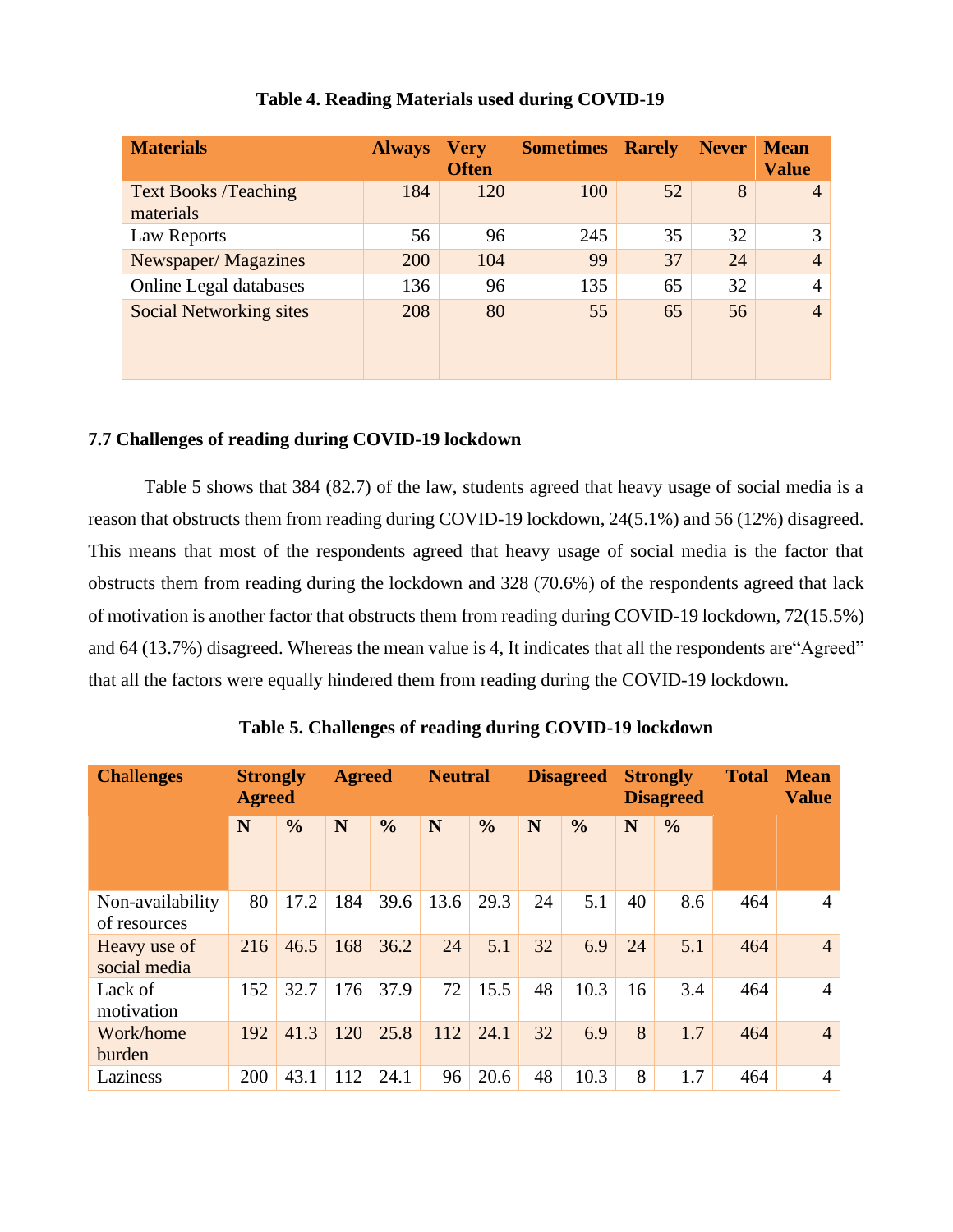#### **8. Discussion of findings**

Results of this study show that mobile phone is the primary mode for reading for 76% of law students in Tamilnadu, while only 14% have access to laptops and 4% to tablets for reading purposes on COVID-19 lockdown. As Per the NCERT report mobile phones are used maximum for online classes, this is the important reason the law students using mobile phones for reading.

The results of this study revealed that, during the lockdown, 75% of law students in Tamilnadu read to Legal Information /Examination Preparation and 10% of students have research information on COVID-19 lockdown. which shows that Tamilnadu Law students read to pass examinations and professional or legal updates only. The findings of this study reflect that a minimum number (6%) of respondents have read information about COVID-19 probably to keep themself safe from the disease and be up-to-date with information about it. it was found that respondents are not shown much more interest in leisure leading i.e fiction only 9% of the respondents read for leisure reading during the lockdown.

The findings of this study revealed that the majority of the law students in Tamilnadu read-only between 1 -2 hours per day. However, during the lockdown, there was a significant increase to 10% of new law students reading for 2-3 hours per day. Significantly, it was shown that only around 6.9 % read for 5-7 hours per day before the lockdown; however, that increased to 8.62 % during the lockdown. This shows that the COVID-19 lockdown helped to improve the reading hours of the law students in Tamilnadu.

Results of this study show that the law students in Tamilnadu used the combination of both print and non-print resources during the COVID-19 lockdown. The respondents were very often" used the Text Books, Newspapers/Magazines, online legal databases, and social networking and the Law Reports used "Sometimes" by the law students in Tamilnadu during COVID-19 pandemic. The findings reflect that law students read only the materials which are useful to their academic and professional development.

The findings of this study show that heavy usage of social media is a reason that obstructs them from reading during COVID-19 lockdown. The use of social media presents both advantages, as well as disadvantages, mostly its advantage is seen in terms of accessing course contents, video clips, transfer of the notes, etc. The major disadvantage of using social media it can distract students from the study. The respondents agreed that lack of motivation is another factor effect that reading habits during COVID-19 lockdown, It was revealed that Work/home burden was a factor that hindered them from reading during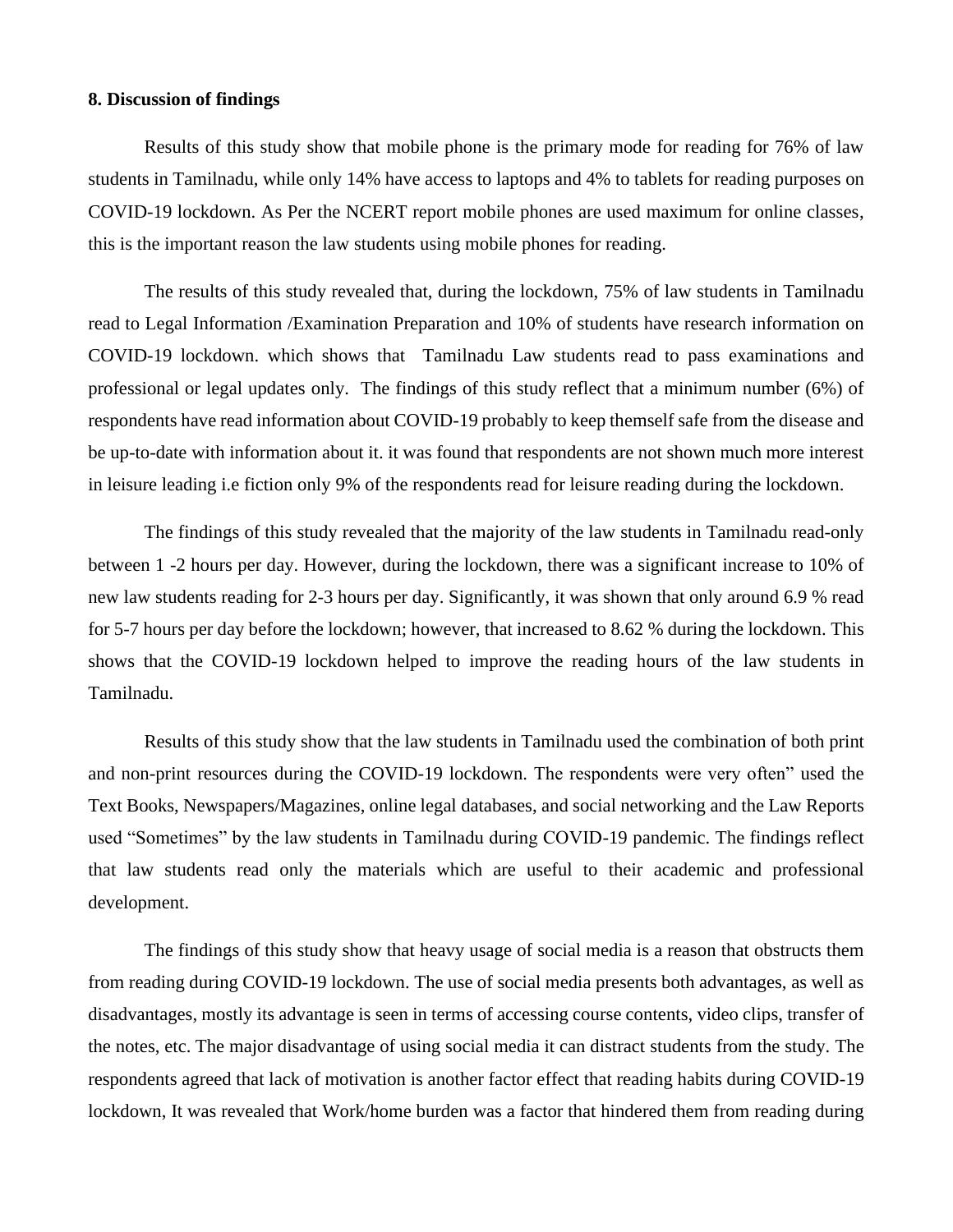the lockdown. laziness is one of the factors that affect reading habits. The non-availability of information resources is a factor that hindered the law students from reading during the lockdown. Whereas calculating the mean value, indicates that all the respondents are"Agreed" that all the factors were equally hindered them from reading during the COVID-19 lockdown.

### **9. Recommendations**

- 1. Law students in Tamilnadu should make the reading habit a pleasurable activity.
- 2. it is recommended that the law libraries in Tamilnadu should make available relevant information resources for law students.
- 3. The law libraries managements in Tamilnadu should ensure that digital libraries are fully operational in a period of pandemics.
- 4. The law libraries in Tamilnadu involve the provision of electronic resources like e-books, Ejournal, ETD, etc.
- 5. The law libraries librarians in Tamilnadu should be actively involved in online services during the lockdown.

#### **10. Conclusion**

This study identified that the COVID-19 lockdown positively influenced the reading habits of Law students in Tamilnadu. It was shown that most of the law students in Tamilnadu only read for 1-2 hours a day before the lockdown. However, there was a significant increase with many of them improving their reading hours significantly to 3-4 hours during the lockdown. It was identified in the study that the purpose of reading is usually educational purpose and professional development. Furthermore, it was identified that most law students in Tamilnadu used their phones to read during the COVID-19 lockdown. The findings of this study established that the law students in Tamilnadu did not read for entertainment during the COVID-19 lockdown.